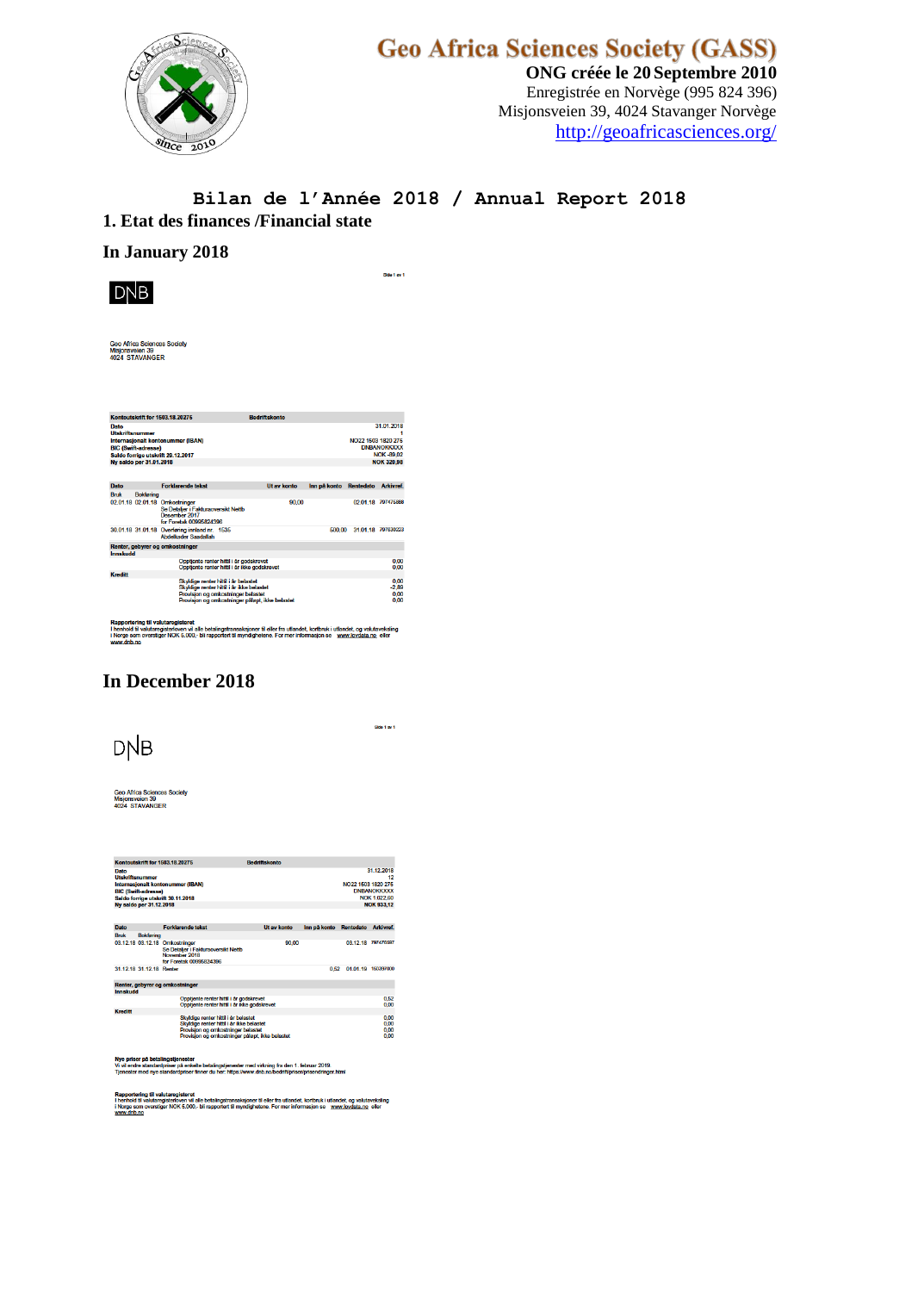# **Expenses related to website paid by A Saadallah**

## **2. Annual Financial Report**

| <b>Financial Report 2018</b>                                                                      |                                               |                 |                                                                                                                                                                      |  |  |  |
|---------------------------------------------------------------------------------------------------|-----------------------------------------------|-----------------|----------------------------------------------------------------------------------------------------------------------------------------------------------------------|--|--|--|
| <b>Transaction Description</b>                                                                    | in $\epsilon$ or \$                           | <b>NOK</b>      | Comments                                                                                                                                                             |  |  |  |
| Saldo 31of December 2017                                                                          |                                               | $-89,02$        |                                                                                                                                                                      |  |  |  |
|                                                                                                   |                                               | $-90$           | Omkostninger: Expenses to be paid to the                                                                                                                             |  |  |  |
| Omkostninger 04 January                                                                           |                                               | & -2,89         | Bank every month                                                                                                                                                     |  |  |  |
|                                                                                                   |                                               |                 |                                                                                                                                                                      |  |  |  |
| Contribution of A Saadallah                                                                       |                                               |                 |                                                                                                                                                                      |  |  |  |
| 30/01/18                                                                                          |                                               | 500             |                                                                                                                                                                      |  |  |  |
| Omkostninger 05 February                                                                          |                                               | $-90$           |                                                                                                                                                                      |  |  |  |
| Omkostninger 01 Mars                                                                              |                                               | $-90$           |                                                                                                                                                                      |  |  |  |
| Money back from the bank                                                                          |                                               | 1490            |                                                                                                                                                                      |  |  |  |
| Omkostninger 03 Avril                                                                             |                                               | $-90$           |                                                                                                                                                                      |  |  |  |
| Omkostninger 02 May                                                                               |                                               | $-90$           |                                                                                                                                                                      |  |  |  |
| Omkostninger 01 June                                                                              |                                               | $-90$           |                                                                                                                                                                      |  |  |  |
| Omkostninger 02 July                                                                              |                                               | $-90$           |                                                                                                                                                                      |  |  |  |
|                                                                                                   |                                               |                 | Bank transfer Mr Lyamine Hedjasi (on behalf<br>of Hedjazi Badrezzamane10/07/18<br>Remark : there is NO MORE charges of the<br>bank when transferring money from GASS |  |  |  |
| Contrib. Badrezzamane Hedjasi                                                                     | $\epsilon$ 20                                 | 167,57          | members, a DNB favour to GASS                                                                                                                                        |  |  |  |
| Omkostninger 01 August                                                                            |                                               | $-90$           |                                                                                                                                                                      |  |  |  |
| Omkostninger 03 September                                                                         |                                               | $-90$           |                                                                                                                                                                      |  |  |  |
| Omkostninger 01 October                                                                           |                                               | $-90$           |                                                                                                                                                                      |  |  |  |
| Omkostninger 01 November                                                                          |                                               | $-90$           |                                                                                                                                                                      |  |  |  |
| <b>Contribution Noureddine</b>                                                                    | $\in 20$                                      |                 |                                                                                                                                                                      |  |  |  |
| Sabaou<br>Omkostninger 01 December                                                                |                                               | 174,05<br>$-90$ | Bank transfer Mr Nourreddine Sabaou                                                                                                                                  |  |  |  |
| Renter (interest) 31 December                                                                     |                                               |                 | 31/12/2018                                                                                                                                                           |  |  |  |
| Saldo 31 December 2018                                                                            |                                               | 0,52            |                                                                                                                                                                      |  |  |  |
| <b>Report 2018: Summary</b>                                                                       |                                               | 933,12          |                                                                                                                                                                      |  |  |  |
| <b>In NOK (Norwegian Crones)</b>                                                                  |                                               |                 |                                                                                                                                                                      |  |  |  |
| Out of the bank                                                                                   |                                               | $-1171,91$      | Bank services+deficit on January+2,89                                                                                                                                |  |  |  |
| Into the bank                                                                                     |                                               | 2331,84         | Contributions & Interest                                                                                                                                             |  |  |  |
| <b>Starting Capital January1st</b>                                                                |                                               |                 |                                                                                                                                                                      |  |  |  |
| 2018                                                                                              |                                               | $-89,02$        |                                                                                                                                                                      |  |  |  |
| <b>Starting Capital January 1st</b>                                                               |                                               |                 |                                                                                                                                                                      |  |  |  |
| 2019                                                                                              |                                               | 933,12          |                                                                                                                                                                      |  |  |  |
| <b>Statement of Accounts</b>                                                                      |                                               | 1159,93         | Sum of in and out of the bank                                                                                                                                        |  |  |  |
| Control of Statement of                                                                           |                                               |                 | Difference of both Statements of Accounts                                                                                                                            |  |  |  |
| Accounts                                                                                          |                                               | 1022,14         | (Capital January 1, 2019 - January 1, 2018)                                                                                                                          |  |  |  |
|                                                                                                   | 255,96                                        |                 |                                                                                                                                                                      |  |  |  |
| Contribution of A Saadallah<br>paid directly to the website<br>provider: Blu<br>GeoAfricaSciences | <b>USD</b><br>(2142, 09)<br>$NOK$ )<br>$^{+}$ |                 |                                                                                                                                                                      |  |  |  |
| &                                                                                                 | 500                                           |                 |                                                                                                                                                                      |  |  |  |
| to compensate the deficit                                                                         | <b>NOK</b>                                    |                 |                                                                                                                                                                      |  |  |  |